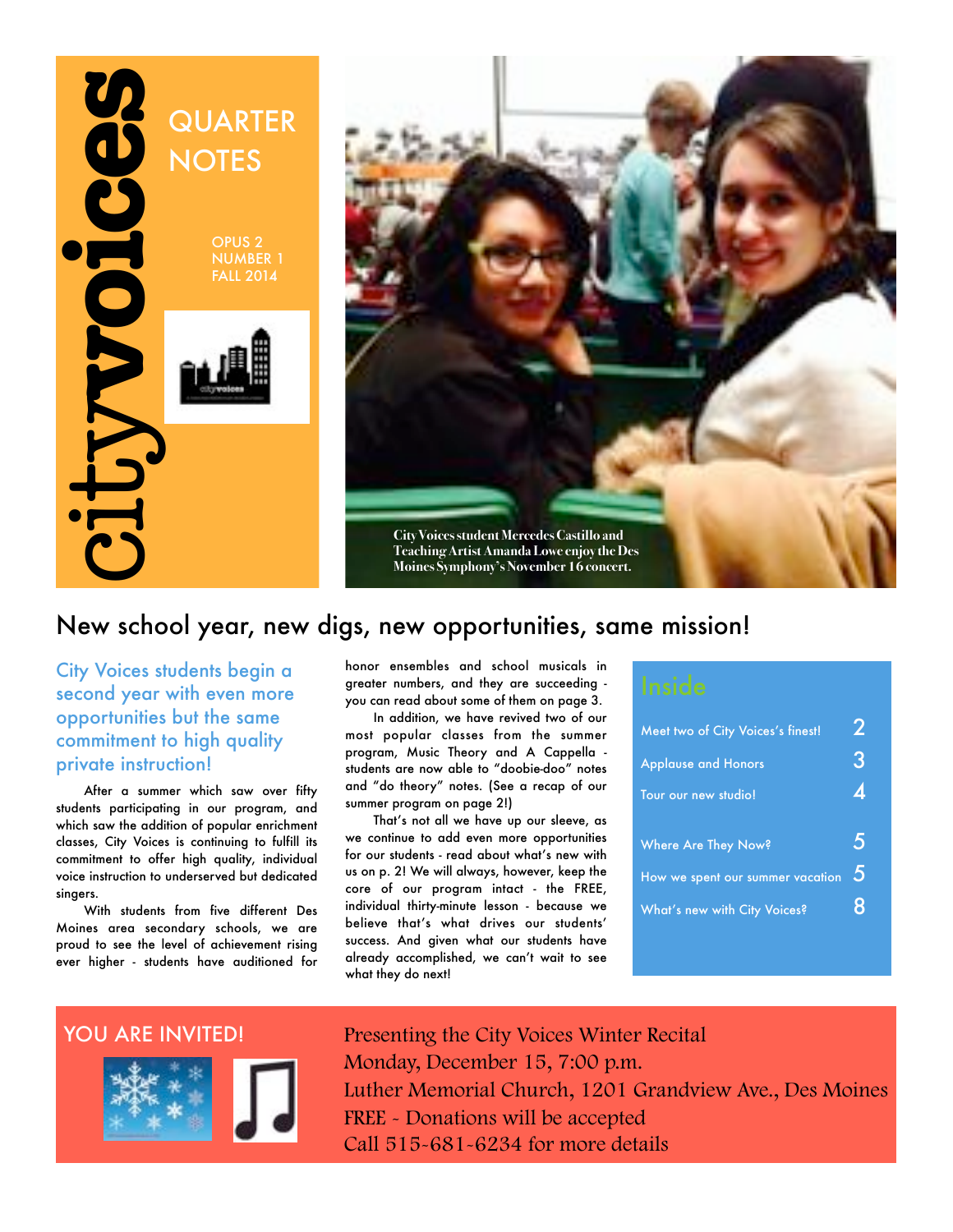

#### Finishing With a Great Note

Matt Hawkins, Roosevelt High School senior, knew that he liked to sing, but, in typical fashion for the ambitious young man who currently has all A's and has already been accepted to two universities, he knew "I could be better." So he signed up for voice lessons with City Voices - and now he is seriously thinking about making it a career.

Matt has been a singer his whole life, and going into his senior year he was signed up for three choirs, Gospel Choir (where he was a section leader), Chamber Choir, and Varsity Show Choir. With a job at Dahl's and the typical senior class load, this would be plenty. But he wanted to expand into the solo world - and with no experience with private lessons, he didn't have access to songs or the kind of individual training that this kind of intensive study involves. It was a hit. After just a few lessons, he decided to enter the Roosevelt Variety Show, where he won first place for his solo performance. Next up was the end of the year choir performance, where he branched into the musical theater repertoire, bringing the house down with "All That's Known" from "Spring Awakening." (See his performance at our website, cityvoicesdesmoines.org.) This experience with musical theater coincided with his developing interest in drama, and he was also officially inducted into the Roosevelt High School Thespian troupe.

After a summer spent in lessons, as well as experience in the newly-formed City Voices a cappella group, Matt set his sights on the biggest challenge yet - a solo role in the upcoming Roosevelt production of "Hairspray" - in particular, the challenging but show-stopping role of "Seaweed." One audition later, the role was his; and the first weekend in November 2014 was his official debut as a solo musical theater star!

His membership in Thespians allowed him another opportunity as well - the chance to compete in the Musical Theater Solo competition at the State Thespian Festival at the University of Northern Iowa. Drawing on the confidence that his voice study had given him, Matt decided to enter the contest with what he calls his favorite song studied so far, "Seeing You There" from the Adam Gwon show "Ordinary Days" about New York City following 9/11. It was a good choice - Matt received a perfect ballot and 2nd place in his center, and he qualified for the International Festival, to be held in Lincoln, NE in June 2015. (He will also compete in the Musical Theater Duet division.)

Clearly, Matt has come a long way - and his voice lessons have helped him along that path. He says that the biggest improvement he sees is in the "quality, comfort and tonality" of his voice. He likes the moments in his lessons when "Mrs. Sims is off in crazy land" and even tolerates his least favorite part of lessons:"when she makes me sight read because she knows I hate it" because now he has his sights set on even loftier goals - that is to be a vocal performance major in college.

He is considering many schools, including the UNI and the University of Iowa, where he has a January audition. This will be a challenge; as with most college music departments, his audition must include classical pieces in both English and another language - not literature that he was familiar with before he began lessons. But it's just another challenge to be conquered for Matt Hawkins - who spends his rare down time "hanging out with my friends or bragging about Roosevelt." He says that he wants to "finish off my high school career with a great note and prepare for whatever the future holds." And considering the distance he has already come, it is not hard to imagine even greater things in his future!

SEE MATT AND ALEXIS SING THEIR AWARD-WINNING SONGS "SEEING YOU THERE" AND "ALWAYS STARTING OVER" AT THE DECEMBER 12 RECITAL!



### "I'm Never Not Singing!"

Alexis Cole (Roosevelt, 12), is doing what many high school seniors are doing right now - she is stressing about finishing her college applications. With a part-time job working as a Target Team-Member as well as a Starbucks barista, voice lessons, school work, a volunteer position teaching piano to

Burmese immigrants, and a love for writing and performing poetry, it is understandable that she finds herself very busy! But that is a typical state for this busy senior, and she is making the most of her last high school year!

 Alexis got involved with City Voices in the summer of 2013. She had achieved a lot as a singer, and was a member of three choirs in her school. But she wanted to push her achievement level even higher; as she said, "I knew that I was a good singer, but I wanted to be a great singer with a technique that would allow me to continue singing for the rest of my life." She had briefly experience private lessons as a child, and had worked with her high school director to prepare for contest, but now she dived into study anew. And after a year of work, she is reaping the benefits: she has participated in her school musical (Hairspray) as well as two community shows (Fiddler on the Roof and Shrek) and in November won 2nd place singing "Always Starting Over" from If/Then in the Solo Musical Theater Division of the Iowa Thespian Festival, qualifying for the International event.

Alexis has noticed the growth in her voice, saying that "my belting range has grown, which is a huge improvement, and my head voice is easier to reach and control." She also intends to continue improving, saying that this "still is a major thing: knowing and controlling the difference between my head and chest voice." But she loves it when during a voice lesson "there is a 'moment' when I take my teacher's advice and I can hear the difference in my voice or tone quality. It's exciting to literally hear my improvement!" Her award-winning song, "Always Starting Over," is her favorite song studied so far - she says that "it's really challenging and at the end of the song each time I feel exhausted which is an indication that I put every drop of my soul into that song."

 She has also broadened her exposure to vocal music literature, and although "I don't always like the classical pieces Sims makes me sing," she has prepared several that have served her well - in fact, she has just been accepted to Manhattan Marymount University, and while she has not made a decision on whether or not to attend, she is certainly on her way. In fact, her ultimate goal is to earn an MFA in Directing from a college on the East Coast and then use her knowledge to start a performing arts high school in the Midwest for students like her who want to go on to college. But for now, it is back to college applications, and scheduling auditions. She is finding time to spend time with friends, however, mentioning that she loves skating and video games. And, she emphasizes, "I'm never not singing!"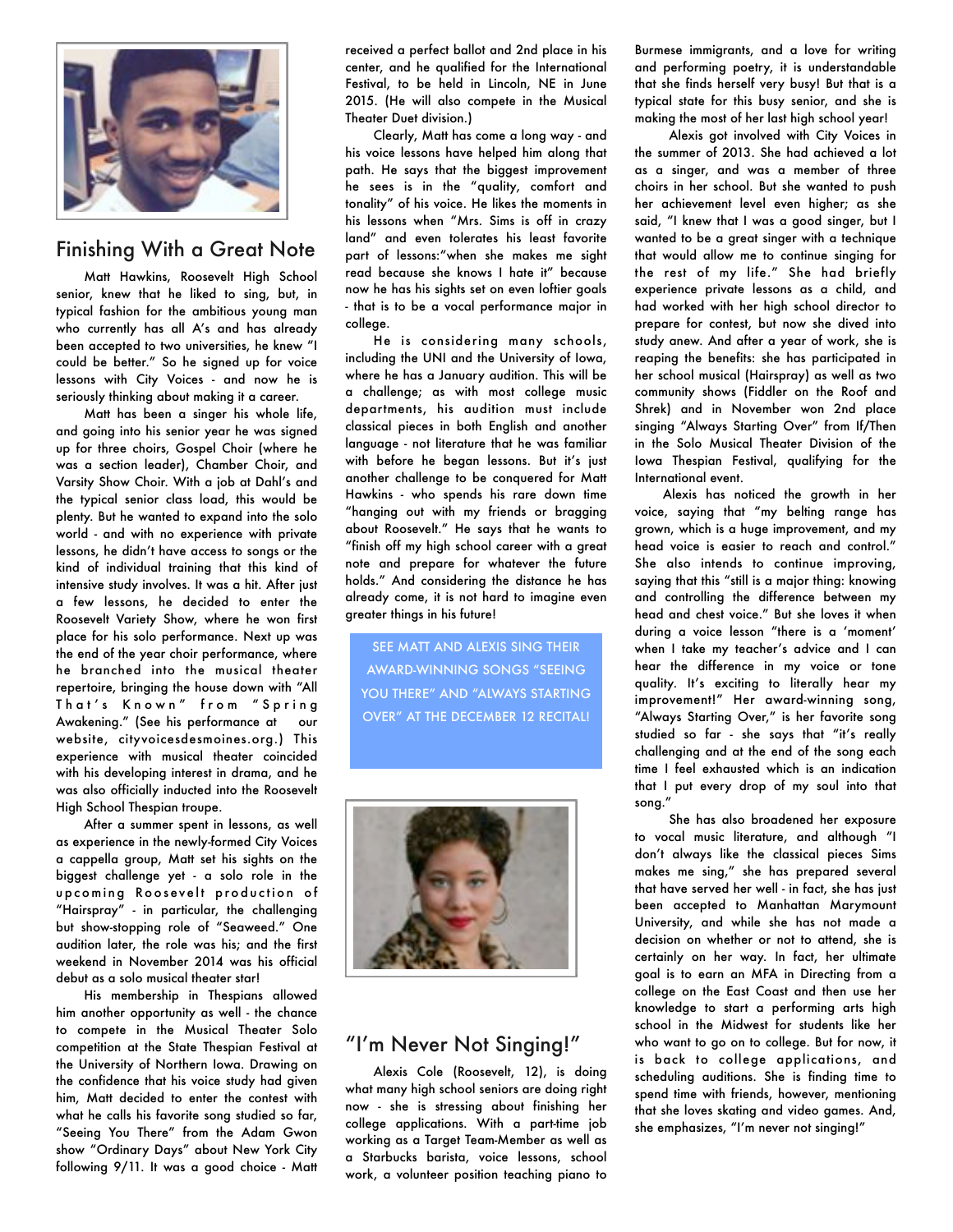# APPLAUSE

Our City Voices students use the skills they are learning to help their school programs - they also are trying out for and participating in honors ensembles and opportunities. Many Roosevelt and North students tried out for the Iowa All-State Choir in the end of October, and many participated in their school's musicals (The Addams Family at North, Hairspray at Roosevelt, and Once On This Island at Hoover). In addition, several Hoover students auditioned for the Iowa State University Honors Choir. Research says that increasing access and building skills motivates young singers to seek higher achievement levels - we are living proof!





# WHO WHAT

### Rebekah Ostermann,

(North, 12) was selected for the Iowa All-State Chorus, one of only two students from the Des Moines Public Schools. The concert was held at Hilton Coliseum November 22.

### Matthew Hawkins and

## Alexis Cole (Roosevelt, 12)

both competed at the Iowa Thespian Festival at UNI on November 14, and both were awarded second place in their centers for solo Musical Theater, and will be advancing to the International Festival in June. Matthew received a perfect ballot.

### THANK YOU

to the cities that help support City Voices through the BRAVO Cultural Enrichment Grant for the Fiscal Year 2015! Cultural Enrichment Grants are funded through hotel/motel tax revenue received from partner local governments that have current 28E agreements with Bravo, including Altoona, Ankeny, Carlisle, Bondurant, Clive, Des Moines, Grimes, Indianola, Johnston, Norwalk, Polk City, Polk County, Urbandale, Waukee, West Des Moines, and Windsor Heights. Bravo Greater Des Moines is a nonprofit committed to increasing cultural awareness, advocacy and funding, as well as fostering collaboration among arts, culture and heritage organizations.



Thanks to the Principal Financial Group for their generous grant in support of our operations! We love partnering with companies within our community, and we especially appreciate your support of arts for everyone!

THANK YOU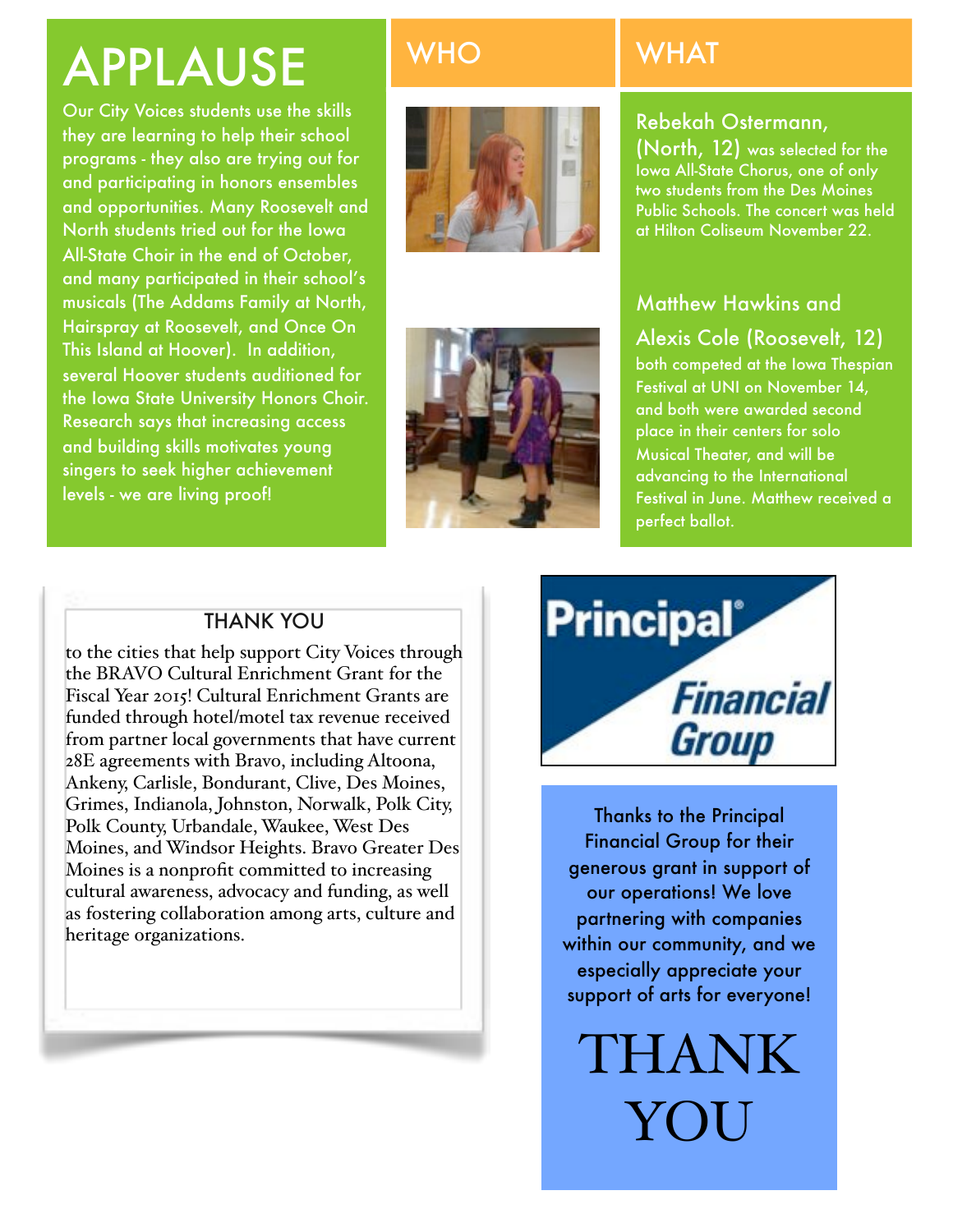### On The Move

Thanks to generous partners, City Voices students have had lots of opportunities to attend cultural events throughout Des Moines for FREE!

**X:** IN OCTOBER, students attended the Salisbury House Music Series event featuring Leanne Freeman-Miller, soprano, singing selections from Broadway and Light Opera.

**X** IN NOVEMBER, students attended the Des Moines Symphony's Educational Concert "Fate Knocks" featuring Beethoven's famous Fifth Sym phony and a multi-media presentation.

**X** IN DECEMBER, students were able to meet and talk with singer/ songwriter Stephen Kellogg at the sound check for his sold-out concert at the Flying Mango.

**X:** IN DECEMBER, students will attend the popular holiday concert given by Tonic SolFa at Hoyt Sherman Place..

Thank you to all of these wonderful cultural organizations in the Des Moines area - by increasing access for our students, they are truly helping to build the arts audience of the future!

#### AND STAY TUNED...

The Civic Music Association has graciously arranged for our students to participate in a workshop with 6-time Grammynominated Jazz Singer Nnennah Freelon on Saturday, February 15, before her Des Moines performance. We look forward to this fabulous opportunity!



Daniela Ortiz (North, 11) uses the mirror to check mouth shape during a lesson in the new City Voices teaching studio.

Jelena Bragg (North, 10) laughs during a lesson with Teaching Artist Amanda Lowe in the new City Voices space at 3009 Merle Hay Rd, Ste. 5



### City Voices begins its second year in a new space!

Walk by 3009 Merle Hay Avenue, Suite 5, and you may be treated to a serenade - this office space at the intersection of Merle Hay Road and Urbandale Avenue is the new home of the City Voices teaching studios! Students have been making beautiful music since September!

With close access to a bus stop (less than 100 yards away), three teaching studios and enough room for popular a cappella and theory classes (or an excellent place to hold a pizza party,) the studios are a hit with students: Meressa Moriarty (Hoover, 10), said, "The new CIty Voices office is very convenient for me since it's only ten minutes away." Megan Marie Slade, (Hoover, 11) pointed out that it was easier to make new friends from other schools, adding, "It also allows you to easily meet other City Voices students and communicate with everyone." Duncan Vivanh (North, 10) agreed, explaining that "We can...connect together as one big City Voices family."

The decor is a hit as well - Michael Colon-Ramos (North, 12) said, "I love the feel of the place when you walk in." Mayte Gomez-Cruz (North, 11) also likes "seeing the walls decorated with everything that represents who we really are and not just rehearsing in a place that doesn't mean anything to us." Sameeah Muhammed (North, 10) seconded that opinion, saying "I like the new office because we don't have to to to someone else's practice space, we have our own." and that "there are tons of things on the wall that make me feel at home." Rose Rocha-Crandell (Roosevelt, 10) said, "The new office has a homey feel. I love the couch!"

One of the most popular decorations, however, is the real working stop light that sits in the corner. Gomez-Cruz said "I really enjoy being able to walk in, turn on the green stoplight, and say, 'It's Mayte time!" Stop in anytime - if we are teaching, you can have a front row seat!



The stoplight is Green - it's time for lessons at the new City Voices Studios at 3009 Merle Hay Road, Suite 5.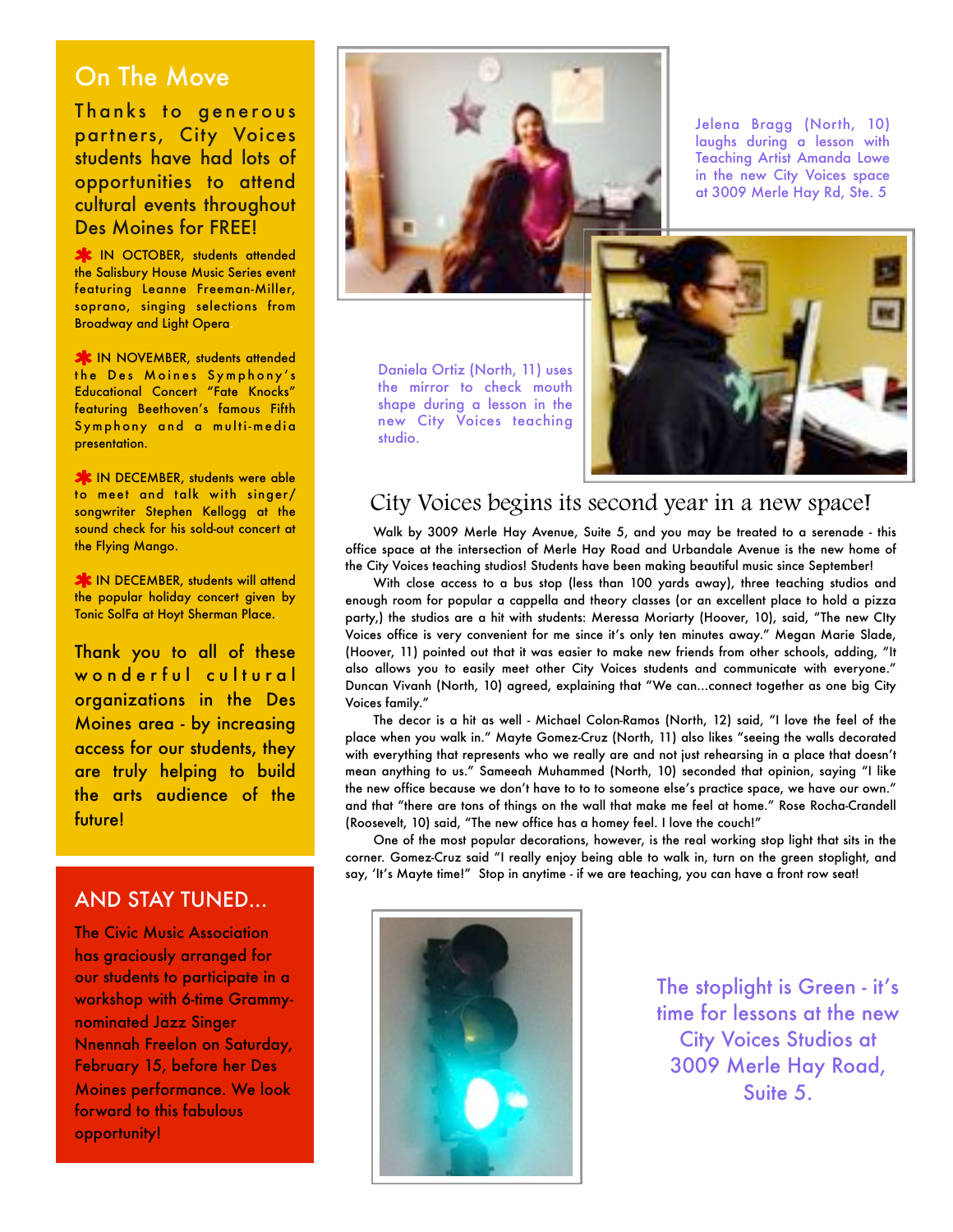City Voices students enjoyed a variety of classes this summer, including a popular Master Class with Lynne Rothrock.



Taught by Teaching Artist Amanda Lowe, Music Theory was a popular Enrichment Class.





### REWIND How We Spent Our Summer Vacation

Thanks to a generous grant from the Iowa Arts Council and the hospitality of Des Moines Onstage, City Voices welcomed record numbers of Des Moines secondary students to our programs and lessons! Our classes were held at the beautiful DMO building that also houses the Des Moines Young Artist's Theater, and students loved being in such a creative environment. Lots of students took advantage of our inaugural Summer Music Academy Enrichment Classes (supported in part by an Iowa Arts Council Grant), which allowed our Teaching Artists to go more in-depth into their particular areas of expertise. Teaching Artist Amanda Lowe developed a Music Theory class that included instruction on mini-keyboards and lots of practice actually writing notes. Teaching Artist Katy Merriman led the Music Theater Intensive Camp, which instructed students on topics such as successful audition practices and songs, and choreography basics. Teaching Artist Corey Wedeking led the Contemporary Music Studio, in which students were able to use microphones and sing with guitarl accompaniment, and Guest Teaching Artist Larry Moore assisted Executive Director Mary Anne Sims in leading the newly christened "Diver-City Voices" A Cappella group.

And when DMO needed their space to mount a production, a standing ovation for Roosevelt Drama Director Lori Glawe for allowing us to "crash your pad" during July. Thanks to her generosity, we were able to hold a two-day Master Class with the fabulous Lynne Rothrock, and Eastern Iowa and Nashville-based music educator and clinician. Students learned a lot - and we hope to make Lynne's workshop a regular occurrence!

# **BERKLEE CITY MUSIC NETWORK CONFERENCE 2014**

**Executive Director Mary Anne Sims attended the Berklee City Music Network Conference in sunny Los Angeles, CA in October. Great connections were made and conversations had - check out [www.berkleecitymusic.org](http://www.berkleecitymusic.org) to** 

**learn more about the program!** 



Berklee City Music Network Sites - we have a star!



Bobby Colomby (Original Blood, Sweat & Tears drummer) and Bill Withers ("Lean On Me")



Ricky Minor, Gladys Knight and Bobby Colomby

### WHERE ARE THEY NOW? Catching Up With Some Of Our 2014 Graduates!

#### Jenni Martin (Hoover)

Jenni is attending Waldorf College on a Vocal Performance and Music Theater Scholarship. Her college performance experience started early: she was in a show her first week on campus!

#### Destiny Foster (North)

After competing in the ACT=SO National Classical Vocal Contest in Las Vegas in July, Destiny began her freshman year at the University of Iowa. But she missed singing - and she has now joined the U of I Gospel Choir!

#### Integrity Narcisse (Roosevelt)

A Theater major, Integrity has already appeared in two shows (one as a lead) and has auditioned for several musicals at the University of Northern Iowa. She is a member of the Women's Chorus, after never singing in a high school ensemble!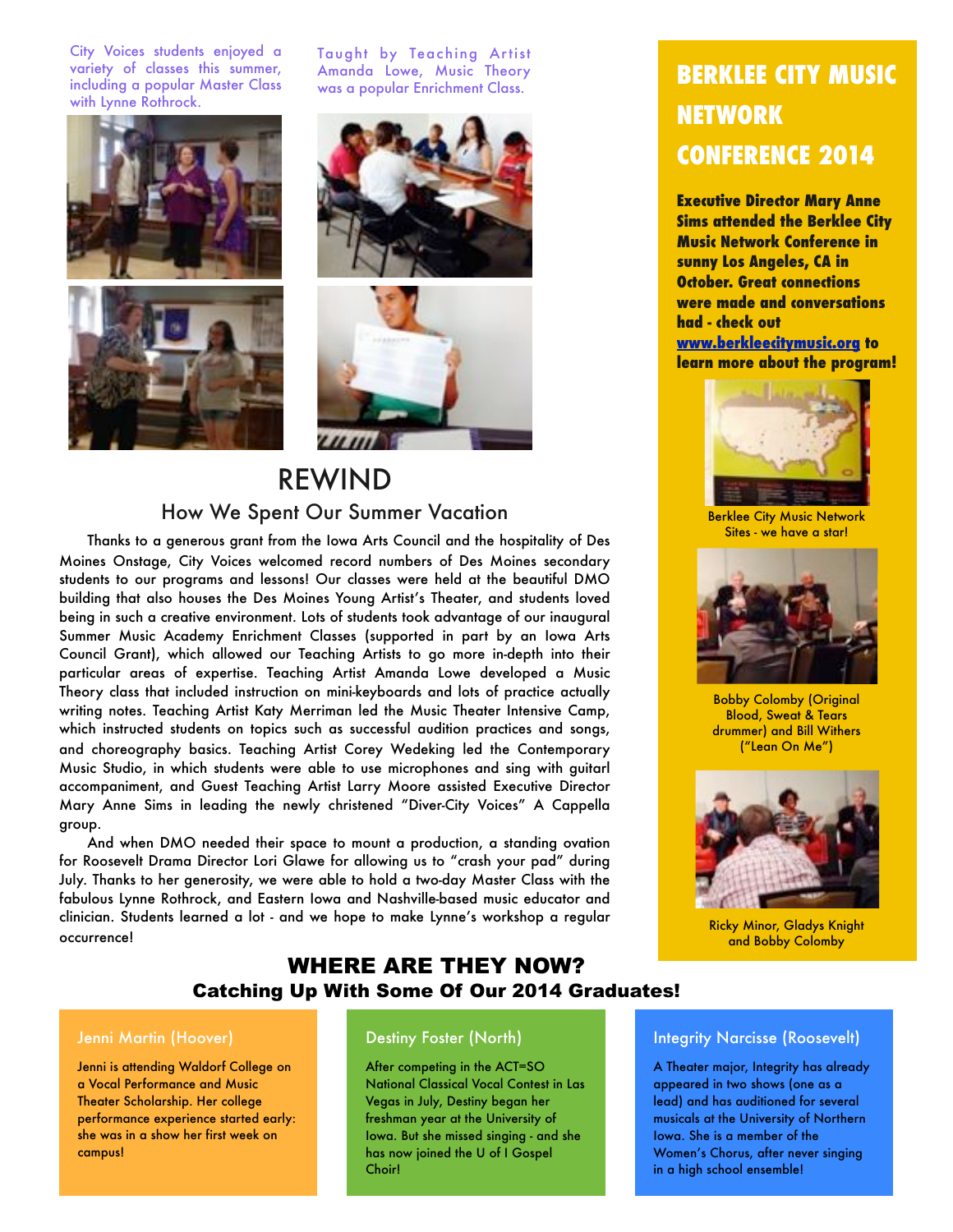# In Appreciation

#### We are a 501(c)(3) tax-exempt organization and, as such, are reliant upon donations for our livelihood. We wish to thank the following contributors.

#### PUBLIC FUNDING & GRANTS | \$200-\$499

Iowa Arts Council Iowa Department of Cultural Affairs National Endowment for the Arts BRAVO Greater Des Moines Principal Financial Group Westbank Foundation

John Armstrong (American Music Literacy Association) Amy Christensen Patricia Davis Dina Else (In Kind) Bill & Marcia Gilmer Molly House Diane Morain Andrew & Barb Nish Andy & Sarah Betts Susanin Anne & Ivan Webber Mike Woody

### \$1000 AND HIGHER \$1-\$199

Anonymous Anonymous Jeff Couch Des Moines Intentional Eucharistic Community Lisa Kamphuis Susan Skinner & Mark Movic Charitable Foundation Robert & Mary Anne Sims Phil & Sharon Walsh Catherine Gayle Williams (Scholarship)

#### \$500-\$999

James C. & Martha S. Fifield Susan Hemminger J.C. & K.J. Skeens (Scholarship) John & Alice Sims Suzanne Van Englehoven

AND THANKS TO THE FOLLOWING ORGANIZATIONS FOR YOUR GIFTS OF SPACE, TICKETS, & EDUCATION Des Moines Onstage Des Moines Symphony Hoyt Sherman Place Des Moines Civic Music

Aleta Bagby (In Kind Donation) Linda & Larry Christensen Des Moines Onstage Barb Dwyer Web Design Martha Gelhaus Lori Glawe Sarah & Jay Gold Vikki Goldsmith Jill Thompson Hansen Gary & Sally Harris Claudia Hawkins Sue Breen Held Cynthia Jo Ingham Edward & Gloria Kottick Charles J. & Mary F. Kunkel Randal & Joyce Lowe Alan & Regina MacRae Judy Porter JoAnn Rodes LaDonna Russell (Dale Cowdin Memorial) Hubert & Nancy Schroeder LInda Shivvers Barbara Slinker Patrick Toal Nikki Van Englehoven-Toal Susan & Carl Voss Lisa Raabe Werth Kent Wilson (Dale Cowdin Memorial)







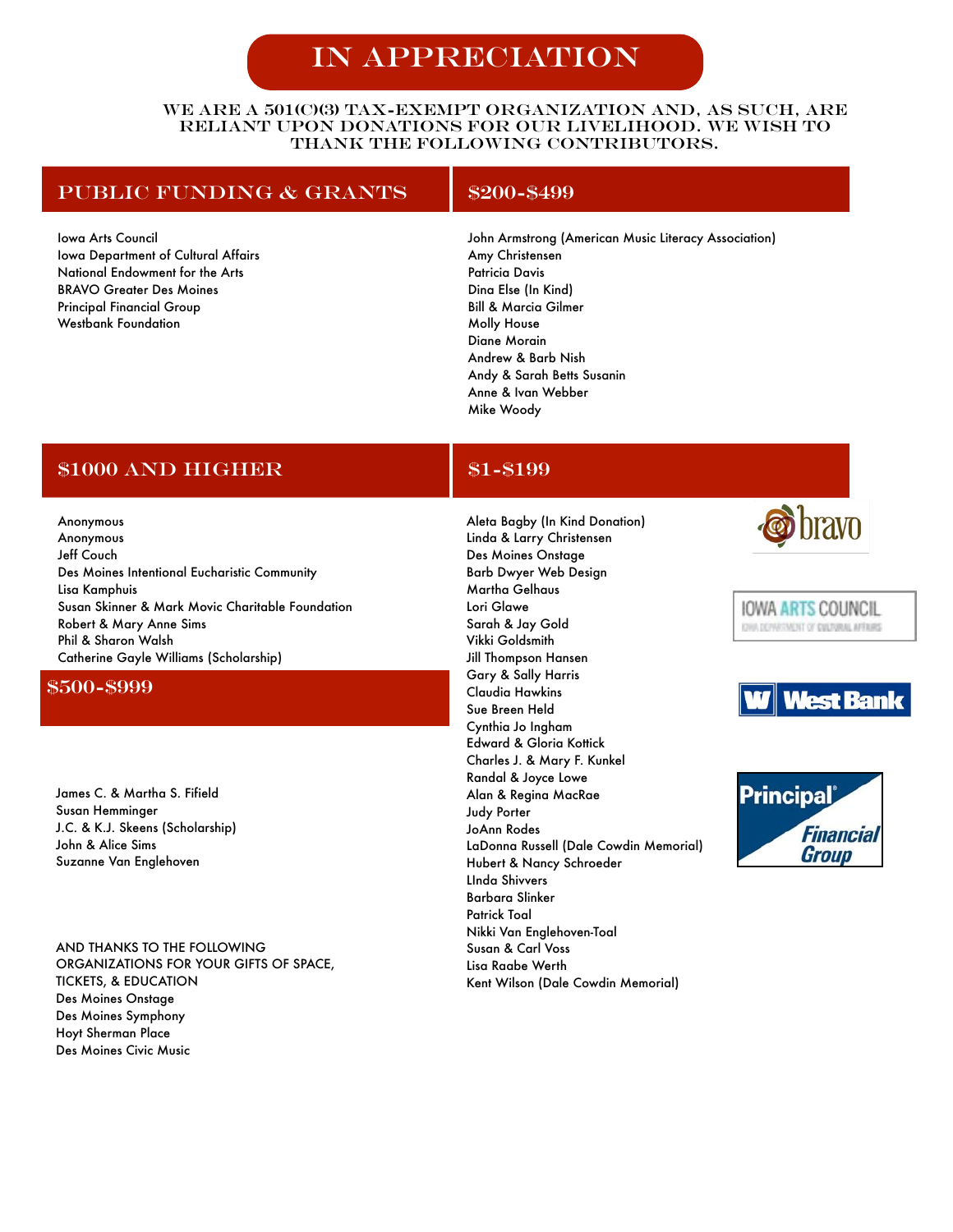Thank you to the wonderful people who make City Voices work:

resources.

Mary Anne Sims B.Music, Education M.A, Music Education Executive Director

Amanda Lowe B.S. Music Therapy Teaching Artist

Caitlin Teters B.Music, Voice B.F.A., Acting Teaching Artist Katy Merriman B.Music, Voice Teaching Artist

Corey Wedeking B.Music, Voice Teaching Artist

Larry Moore Teaching Artist

Dang Felton Teaching Artist Ryan WIlliamson Board Member

Kathie Danielsen Board Member

# Mission Statement: City Voices is a nonprofit organization that provides high quality, individualized voice instruction to underserved students in the Des Moines Public Schools. It is our belief that helping students build these skills allows them to more effectively participate in vocal music opportunities around them, including their school and community programs. We also believe that, in doing so, we are mitigating inequalities, allowing students access to experiences that are frequently out of reach due to a lack of financial

# SUPPORT CITY VOICES:

• \$25 will buy a package of recordable CDs and CD covers to aid student learning.

• \$50 will buy two songbooks that many students can use.

• \$100 will sponsor a student for a summer.

• \$200 will sponsor a student for a semester.

• \$400 will sponsor a student for the entire academic year.

• \$500 will sponsor a teaching artist for an entire month - and reach approximately 8-10 students.

YOU MAY DONATE USING PAYPAL AT: CITYVOICESDESMOINES.ORG OR SEND YOUR DONATION TO:

924 45TH STREET DES MOINES, IA 50312